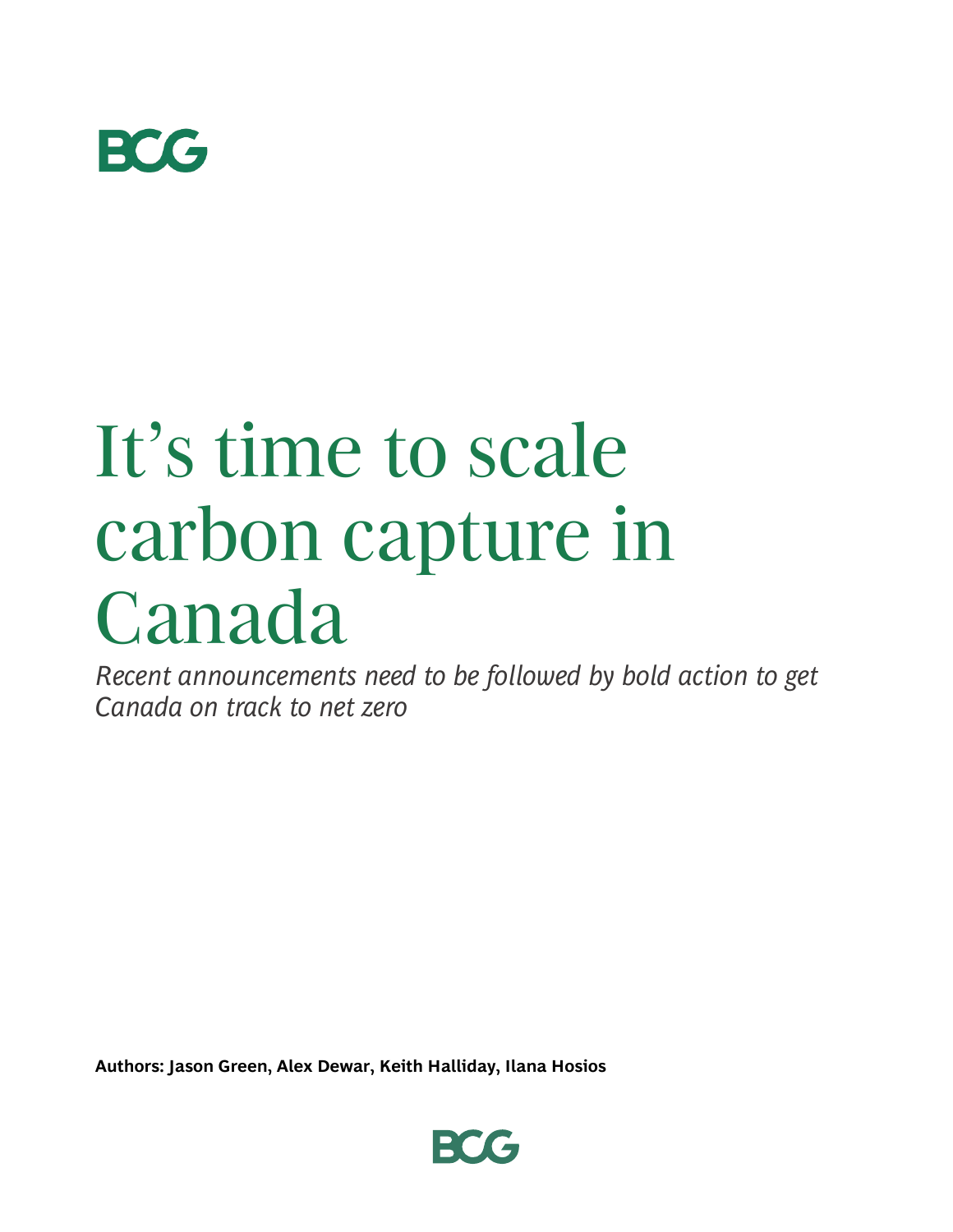Carbon capture, utilization and storage (CCUS) has had a banner few months in Canada. In June, the five major oil sand producers announced the Oil Sands Net Zero Alliance that will include a carbon capture hub in Fort McMurray and Cold Lake. A week later, TC Energy and Pembina announced the Alberta Carbon Grid, a pipeline network that will transport  $CO<sub>2</sub>$ from points of emission to sequestration. More recently, TC Energy and Irving Oil announced plans to explore joint development of decarbonization opportunities in Atlantic Canada, including a carbon capture and sequestration network. And back in April, the federal government announced an upcoming investment tax credit for CCUS.

With three projects already up and running - Boundary Dam (2014), Quest (2015) and Alberta Carbon Trunk Line (2020) – we've been a world leader for a while. In fact, we're second to only the US in operational projects to date. Yet, these facilities capture about 7 Mt annually, roughly 1% of total emissions. And up until recently, unlike Norway, the UK and others, we didn't have any major projects in the pipeline. It's good news that momentum is returning in Canada.

CCUS collects carbon dioxide emissions from fuel combustion sources, then pipes or ships them to a place where it can be stored or reused. For some of the heaviest industrial emitters, it is the only way to reduce emissions steeply enough, fast enough to achieve our climate targets.

CCUS plays a big role in any serious climate model that gets the world to Net Zero. In 2019, Canada produced 730 megatonnes (Mt) of carbon dioxide. To meet our most recent obligations under the Paris Agreement, we need to cut this volume by 40-45% over the next nine years. CCUS will be integral. Current policies are projected to reduce emissions by ~30%, and CCUS is one of many levers driving this reduction. Strategic investments in largescale CCUS projects could play a major role in closing the remaining 10-15% gap.

As importantly, expanding our CCUS capabilities would boost our national competitiveness, spurring growth in fields that have significant long-term potential such as low-carbon "blue" hydrogen, which can be used domestically and exported abroad as a fossil fuel substitute and as an feedstock in industrial processes. CCUS will also ensure long-term competitiveness of existing industries such as oil and gas and fertilizer in a world of rising carbon prices, border carbon adjustments, and premiums for low-carbon products.

The good news is Canada already has strong advantages in CCUS – many large industrial emitters clustered in proximity to each other and to abundant geologic storage, as well as industry expertise and strong transport and storage regulatory regimes.

Over the last year, BCG has worked with public and private sector institutions to identify how to make CCUS deployment technically and economically feasible. A key lever is hubs where participants share transmission and storage infrastructure. Through network-design analysis, we've identified 14 potential hubs in Canada. (See the Exhibit.) If actualized, these hubs would span the country and serve multiple industries, including energy, steel, cement, and refining. Eight could capture carbon for less than US\$100 per tonne, although some may